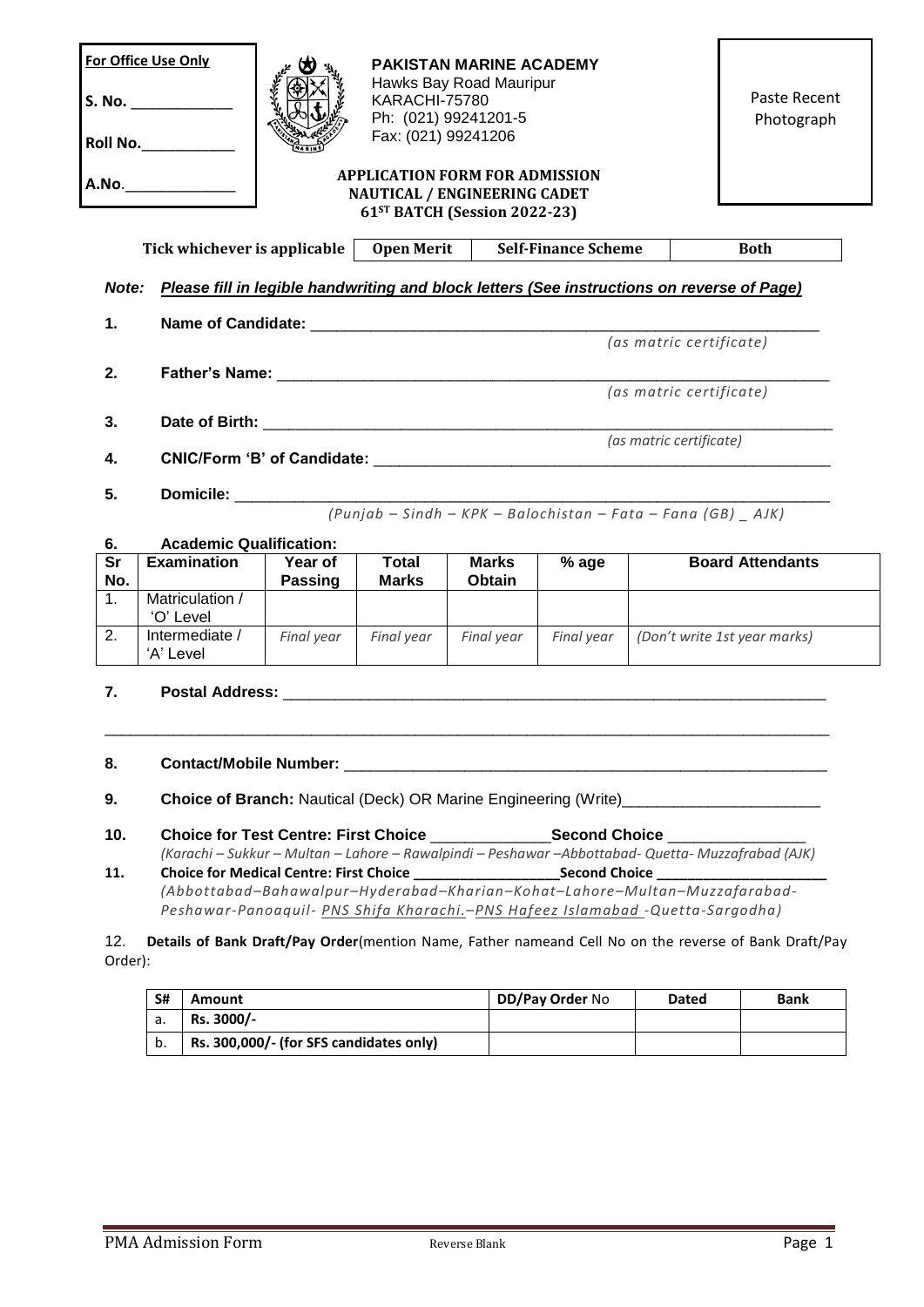## **INSTRUCTIONS FOR FILLING UP OF ADMISSION FORMS**

1. Read these instructions carefully prior filling of admission forms.

2. This form contains **four pages** and can be downloaded from PMA website. Photo copy of this form is also acceptable.

3. Type or write in CAPITAL letters.

4. Application forms received with false, tampered or illegible form will be rejected summarily and no appeal against its rejection would be entertained.

5. Candidates awaiting results to provide HSC (1st Year)/Equivalent marks sheet alongwith & a certificate from their College Principal that they have a good chance of passing the HSC/Equivalent Examination at least 55% Mrks.

6. If candidate's own Domicile has not been issued then attach father's domicile.

7. Any change of postal address should be promptly notified to the **Officer Incharge Admissions** Pakistan Marine Academy.

8. You are requested to frequently visit PMA Website for results and updates.

- 9. Applications received after due date will not be entertained.
- 10. For any queries/clarifications, please visit our website **[www.marineacademy.edu.pk](http://www.marineacademy.edu.pk/)** OR contact:

## **OFFICER INCHARGE Admissions Pakistan Marine Academy Hawksbay Road Mauripur Karachi - 75780 Tel: 021-99241201-5 Ext 214 Fax 021-99241206**

## **CHECK OF LIST FOR SUBMISSION OF FORMS**

1. All entries are filled.

2. Recent passport size coloured photograph have been pasted on the forms.

- 3. Attested Photocopies of following documents have been attached:
	- a. Matriculation / Equivalent certificate.
	- b. HSC/Equivalent mark sheet./Hope Certificate
	- c. CNIC or Form "B" of the candidate.
	- d. CNIC of the Candidate's Father/Guardian
	- e. Domicile

4. Bank Draft OR Pay Order (in original, not photocopy) of Rs.3000/- (Non-Refundable) in favour of *"PAKISTAN MARINE ACADEMY KARACHI".* For banks at Karachi: NBP, Pak Marine Academy Branch, Code-0239. NTN # 9010261-1

5. Bank Draft OR Pay Order (in original, not photocopy) of Rs.300,000/- in favour of *"PAKISTAN MARINE ACADEMY KARACHI".* For banks at Karachi: NBP, Pak Marine Academy Branch, Code-0239 (for Self Finance Scheme Candidates only). NTN # 9010261-1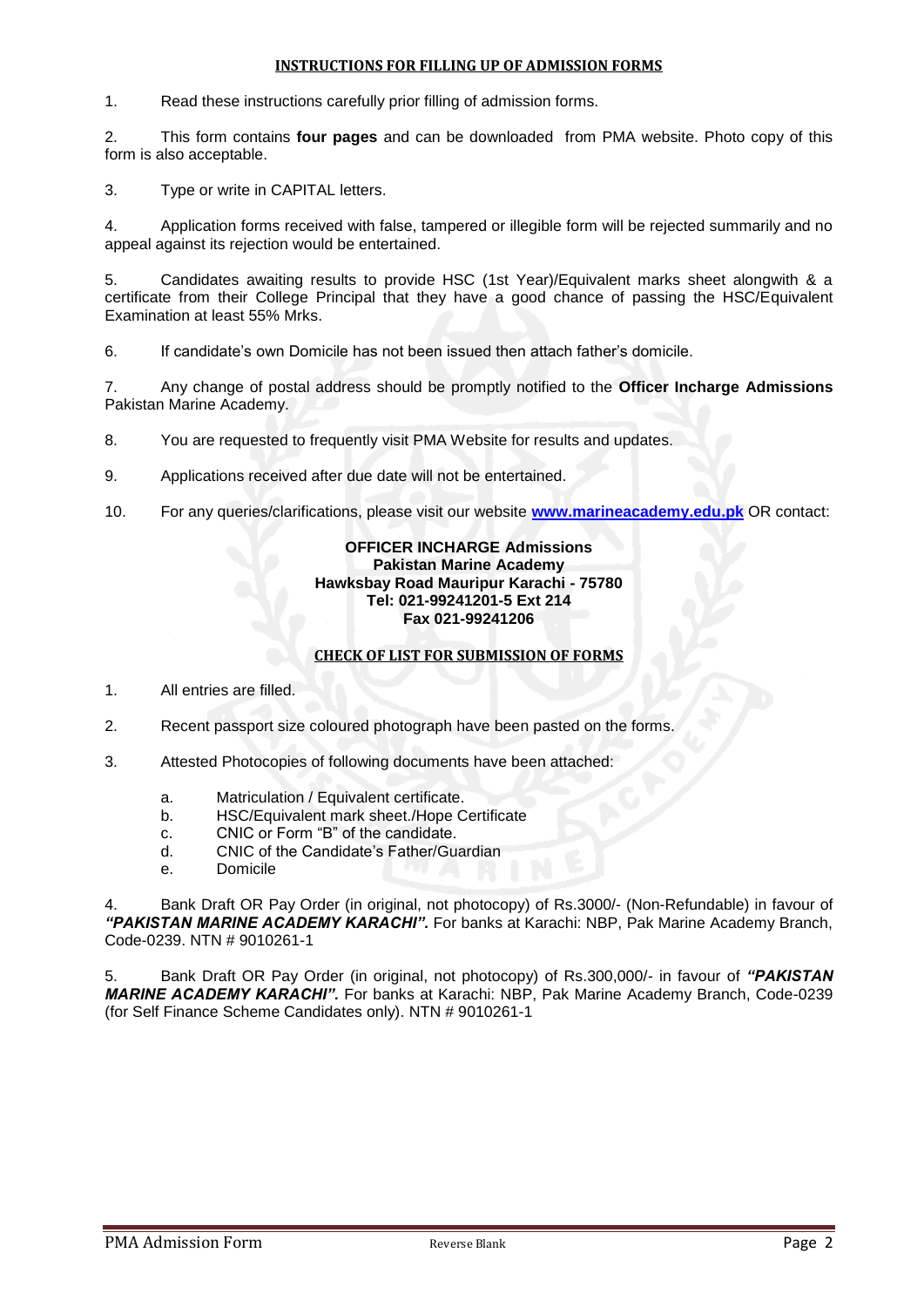|                |                                                        | <b>PAKISTAN MARINE ACADEMY</b><br>Hawks Bay Road Mauripur<br>KARACHI-75780<br><b>ADMIT CARD FOR ENTRANCE TEST</b><br>61 <sup>ST</sup> BATCH  | Paste<br>Recent<br>Photograph |
|----------------|--------------------------------------------------------|----------------------------------------------------------------------------------------------------------------------------------------------|-------------------------------|
|                |                                                        | For Office Use Only                                                                                                                          |                               |
|                |                                                        |                                                                                                                                              |                               |
|                |                                                        | <u> 1989 - Johann Barn, mars et al. 1989 - Anna anno 1989 - Anna anno 1989 - Anna anno 1989 - Anna ann an t-Anna</u>                         |                               |
| 1 <sub>1</sub> |                                                        |                                                                                                                                              |                               |
| 2.             | CNIC / Form B #:                                       | $\alpha$                                                                                                                                     |                               |
| 3.             |                                                        |                                                                                                                                              |                               |
| $\mathbf{4}$ . |                                                        | $\mathcal{N}_{\mathbf{c}}$                                                                                                                   |                               |
| 5.             | <b>Postal Address:</b> Postal Address:                 |                                                                                                                                              |                               |
|                |                                                        |                                                                                                                                              |                               |
| 6.             |                                                        | City: City: Cell No of Candidate: 25 / 27 / 2010                                                                                             |                               |
| 7 <sub>1</sub> |                                                        | Cell No of Candidate's Father: <b>Example 2008</b> Land Line No: _____________________                                                       |                               |
|                |                                                        |                                                                                                                                              |                               |
|                |                                                        |                                                                                                                                              | <b>Signature of candidate</b> |
|                |                                                        | <b>PAKISTAN MARINE ACADEMY</b><br>Hawksbay Road Mauripur<br><b>KARACHI-75780</b><br><b>ADMIT CARD FOR ENTRANCE TEST</b><br><b>61ST BATCH</b> | Paste<br>Recent<br>Photograph |
|                |                                                        | For Office Use Only                                                                                                                          |                               |
|                |                                                        | Roll No: _________________ Date of Entrance Test: ______________________________                                                             | Time: ___________________     |
|                |                                                        |                                                                                                                                              |                               |
|                |                                                        |                                                                                                                                              |                               |
|                |                                                        |                                                                                                                                              |                               |
| 1.             | Name of Candidate: ________________                    |                                                                                                                                              |                               |
| 2.             | CNIC / Form B #:                                       |                                                                                                                                              |                               |
| 3.             |                                                        |                                                                                                                                              |                               |
| 4.             | Father's CNIC #:                                       |                                                                                                                                              |                               |
| 5.             | Postal Address: New York 1989                          |                                                                                                                                              |                               |
| 6.             | City: _________________________Cell No of Candidate: _ | Т'n,                                                                                                                                         |                               |
| 7.             | Cell No of Candidate's Father: New York 2014           | <b>DES / Land Line No:</b> __________                                                                                                        |                               |
|                |                                                        | MARINE                                                                                                                                       | <b>Signature of candidate</b> |